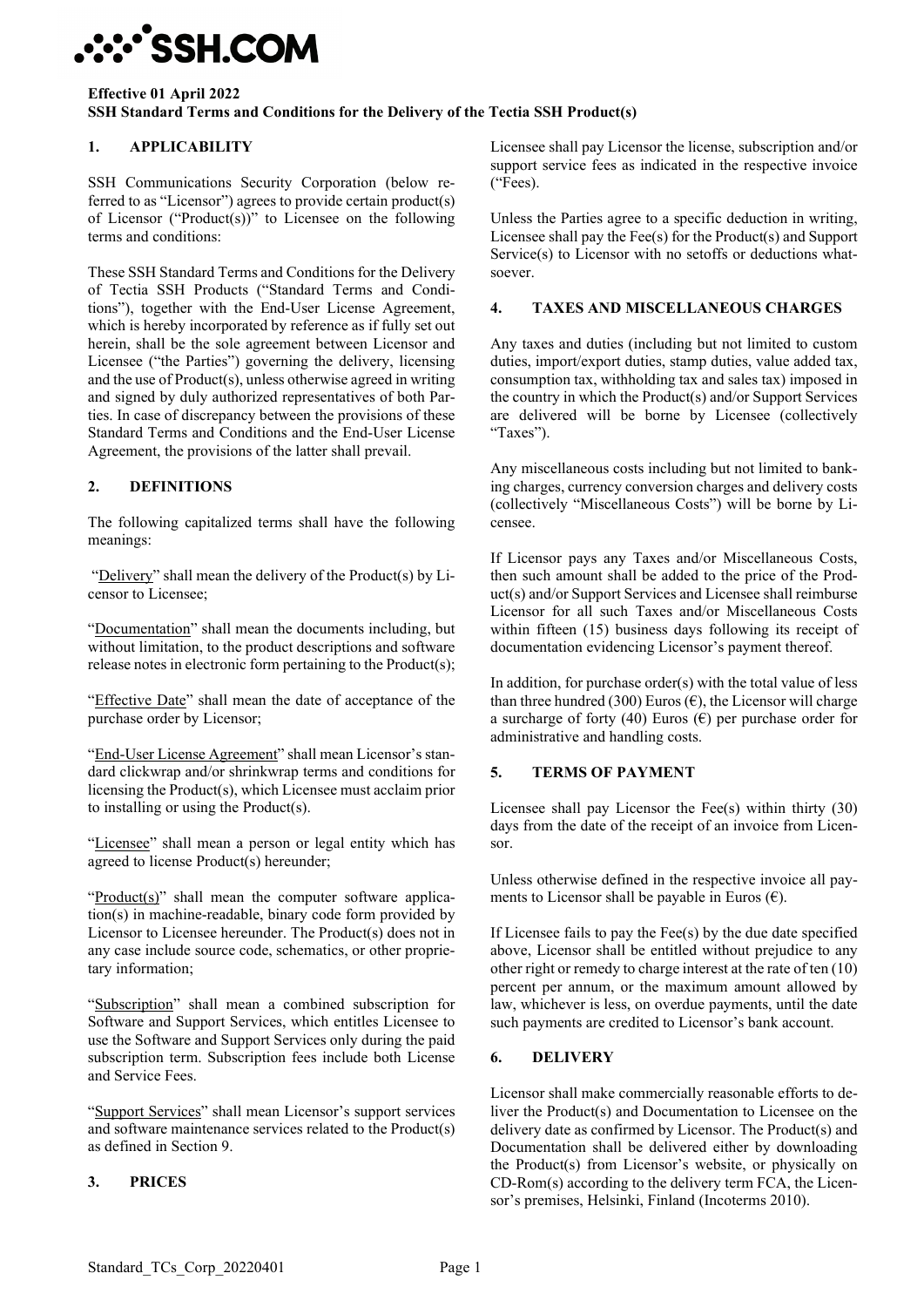

#### **7. TITLE**

Licensee acknowledges and agrees that title to and ownership of the Product(s) and/or the Documentation (including but not limited to all copies thereof) are and shall remain with Licensor or its licensors. Nothing contained in these Standard Terms and Conditions or in the End-User License Agreement shall be construed as transferring any ownership right or interest in the Product(s) and/or the Documentation to Licensee. The Products are licensed, not sold. Licensee shall not receive any express or implied license or right under any patent, copyright, trade mark, trade secret or other proprietary rights of Licensor or its licensors, except as expressly set forth in these Standard Terms and Conditions and the End-User License Agreement.

#### **8. LICENSE GRANT**

Licensee acknowledges and agrees that these Standard Terms and Conditions, together with the End-User License Agreement shall bind it, and that Licensee has no right to possess or in any way use the Product(s), except as set forth in these documents. Licensor reserves the right to change the terms and conditions of the End-User License Agreement on thirty (30) days' written notice, but any such change shall not affect copies of the Product(s) licensed prior to receipt of such notice by Licensee.

Licensee acknowledges that Licensee shall purchase Support Services for all the Product(s) and that Licensor shall provide Licensee with the Support Services only subject to the receipt of Licensee's purchase order and payment for the said annual Support Service or Subscription Fees, unless otherwise agreed by the Parties in writing. Licensor shall provide Licensee all new Major Release(s), Minor Release(s), and Maintenance Release(s) that become generally available during the term of the Support Services or Subscription and the right to use of the said new Releases shall be granted under respective End-User License Agreement without any further actions.

If the Licensee fails to pay any Fees when the same becomes due and payable, Licensor shall immediately discontinue the Support Services and/or Subscription. In addition, if the payment delay exceeds eighteen (18) months, perpetual Licenses will be permanently terminated.

LICENSOR IS WILLING TO LICENSE THE PROD-UCT(S) SOLELY ON THE TERMS SET FORTH IN THESE STANDARD TERMS AND CONDITIONS AND THE END-USER LICENSE AGREEMENT AND ONLY UPON THE CONDITION THAT LICENSEE ACCEPTS ALL OF THE TERMS CONTAINED IN THESE STAN-DARD TERMS AND CONDITIONS AND THE END-USER LICENSE AGREEMENT, TO THE EXCLUSION OF ALL OTHER TERMS.

#### **9. SUBSCRIPTION TERM AND RENEWAL**

Subscription entitles Licensee to use the Product and Support Services only during the paid subscription term. The initial term for the Subscriptions shall begin on the Effective Date and shall continue the following twelve (12) months term. Subscription for the same license quantity and support level shall become automatically prolonged for twelve months terms at a time if not terminated by either Party in writing three (3) months before the end of the initial term or any subsequent prolongation term.

#### **10. SUPPORT SERVICES**

Licensor shall provide the Licensee with Support Services subject to payment of applicable Support Service Fee(s). Unless the Parties have otherwise agreed in writing and signed by both Parties, such Support Services shall be provided according to the SSH Standard Support Services Terms and Conditions, which can be found online at: https://www.ssh.com/legal

#### **11. CONFIDENTIALITY**

For the purposes of this Section confidential information (below referred to as "Confidential Information") is defined as any information received by a Party ("receiving Party") from the other Party ("disclosing Party"), whether before or after the Effective Date, which is marked, described or , otherwise designated by the disclosing Party in writing as being "Confidential", "Secret" or "Proprietary". The Parties specifically acknowledge that the Product(s) and Documentation, the source code of the Product(s), and the terms and conditions of these Standard Terms and Conditions are Confidential Information.

The confidentiality obligation under this Section shall not cover knowledge which

- (i) was at the time of receipt published or otherwise generally available to the public;
- (ii) has after receipt by a Party been published or become generally available to the public otherwise than through any act or omission on part of the receiving Party;
- (iii) was lawfully in the possession of the receiving Party at the time of receipt without any restrictions on disclosure;
- (iv) was rightfully acquired from third parties without any undertaking of confidentiality imposed by such third parties;
- (v) was developed independently by the receiving Party without reference to the Confidential Information; or
- (vi) is required by applicable law or regulation or by legal process to be disclosed, so long as the receiving Party provides the disclosing Party with prompt written notice of such requirement, to enable the disclosing Party to seek an appropriate protective order. If no such order is obtained within a reasonably prompt time, the receiving Party may, without liability hereunder, disclose such portion of the Confidential Information that on the advice of the receiving Party's legal counsel is legally required to be disclosed.

Both Parties agree to maintain Confidential Information in confidence and shall use the same degree of care and in no event less than reasonable care, to avoid disclosure of Confidential Information as it uses with its own confidential and proprietary information of similar type and importance. Both Parties agree to disclose Confidential Information only to those of its employees and subcontractors who have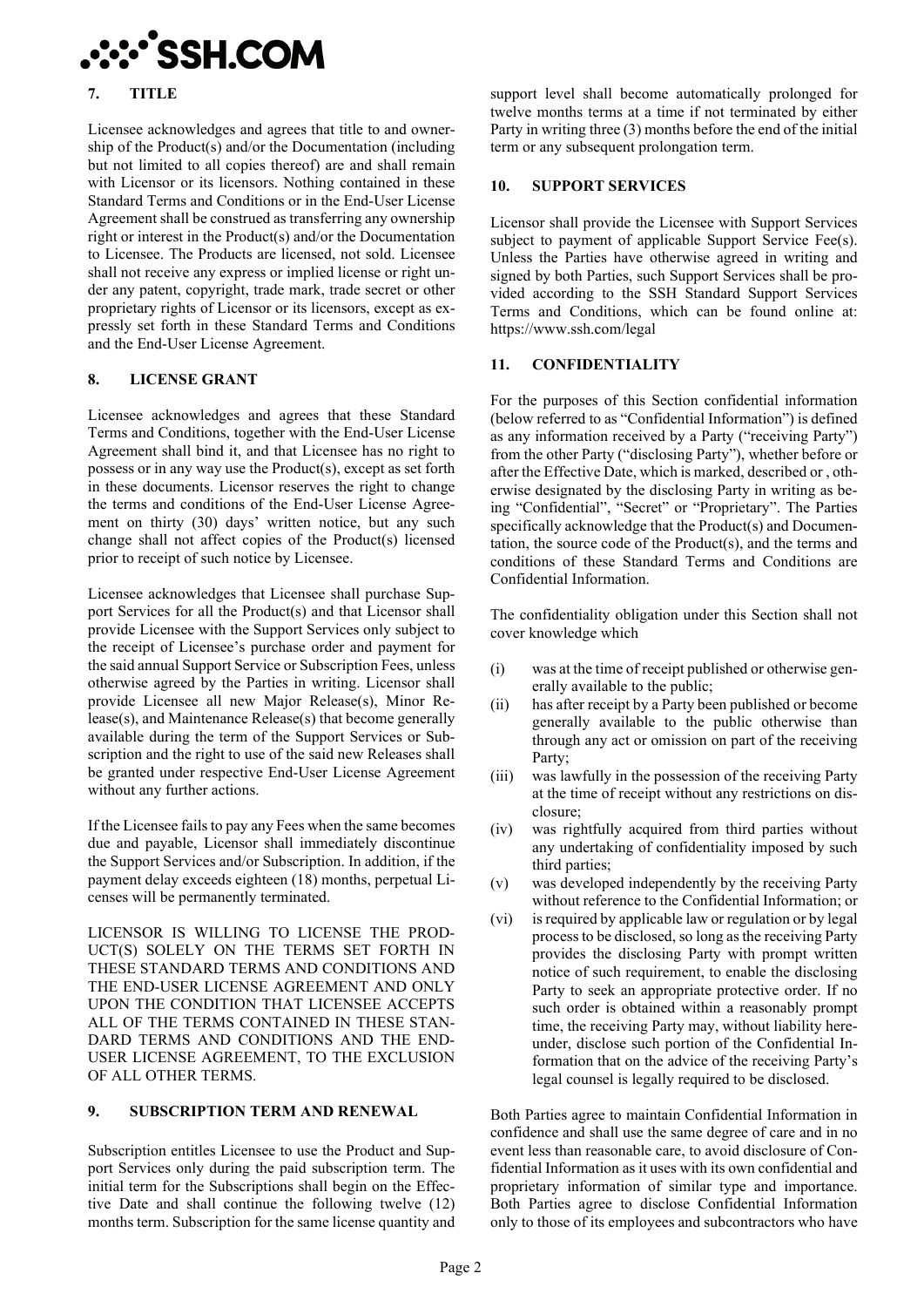## **:::'SSH.CON**

a bona fide need to know solely for the purpose (and to the extent) of exercising its rights contemplated under these Standard Terms and Conditions.

Any Confidential Information supplied by Licensor shall: (a) be used for the sole purpose of installing, using, evaluating and maintaining the Product(s); (b) not be used by Licensee (or any other party) in a manner detrimental to Licensor's interest; and (c) not be reproduced, used or disclosed to other parties by Licensee without Licensor's prior written consent. All Confidential Information supplied by Licensor is, and shall remain, Licensor's property.

The obligations set forth in this Section shall remain in force for a period of five (5) years as of the date of disclosure of the Confidential Information in question, regardless of an earlier termination of these Standard Terms and Conditions. Notwithstanding the foregoing, source code of the Product(s) shall be kept confidential indefinitely.

## **12. AMENDMENT**

No changes or amendments to these Standard Terms and Conditions shall be effective unless reduced in writing and signed by Licensor.

## **13. AUDIT**

Licensee shall create and at all times retain the relevant books and records of Product(s) and Support Services, in sufficient detail and in a reasonable format, that enables the verification of the amount of Products deployed and under valid support, and within thirty (30) days of Licensor's request send to Licensor a written statement detailing the number of Product(s) deployed and under valid support. For all purchased licenses that are not deployed, Licensee shall promptly provide Licensor with a written uninstall letter itemizing the number and product versions of non-deployed licenses.

Licensor shall have the right to inspect all such books and records, including system tool outputs, and other system information, sufficient to provide auditable verification of deployment of the Product(s), irrelative from the date that any Product(s) was first deployed by Licensee, by an independent auditor selected by Licensor. Upon reasonable notice, Licensor and its auditors may verify Licensee's compliance with licensing terms, including the deployment of the Products against the number of paid licenses, at all sites and for all environments in which Licensee deploys (for any purpose) the Product(s). Such verification will be conducted in a manner that minimizes disruption to Licensee's business, and may also be conducted on Licensee's premises, during normal business hours.

If any such auditor's report shows Licensee's deployment of Product(s) and Support Services to be inaccurate in excess of three percent (3%) of the paid licenses and support, Licensee shall reimburse accountants' fees for the audit to the Licensor. In any case Licensee shall without further delays pay Licensor the a) unpaid license fees for any such excess use, based upon the list prices in effect at the time the audit is completed, b) support fees for such excess use for the lesser of the duration of such excess use or two

years, and c) any additional charges and other liabilities determined as a result of such verification, unless otherwise agreed in writing.

## **14. ASSIGNMENT**

These Standard Terms and Conditions will bind and inure to the benefit of each Party's permitted successors and assigns. Licensee shall not, without the prior written consent of Licensor, assign or otherwise transfer its rights and obligations under these Standard Terms and Conditions in whole or in part. Any attempt to assign these Standard Terms and Conditions in derogation of this Section will be null and void.

Licensor may assign these Standard Terms and Conditions to any of its Affiliates, and in connection with a sale of business to which these Standard Terms and Conditions relates.

## **15. INDEPENDENT CONTRACTOR**

Licensor and Licensee are each engaged in an independent business. Each Party shall, at all times, perform its obligations as an independent contractor and not as the agent, franchisee, partner, employee or servant of the other Party. Each Party shall, at all times, be solely responsible for: (a) the employment, direction, supervision, compensation and discharge of its own employees, agents and subcontractors, including compliance with social security, withholding and all other regulations governing such matters; and (b) its own acts and those acts of its employees, agents and subcontractors.

### **16. CONTROLLING LAW AND VENUE**

These Standard Terms and conditions shall be interpreted and construed in accordance with the laws of the Finland, without regard to conflicts of law principles. Further, the application of the United Nations Convention on Contracts for the International Sale of Goods is expressly excluded and disclaimed.

### **17. SETTLEMENT OF DISPUTES**

All disputes arising out of or in connection with these Standard Terms and Conditions shall be finally settled under the Rules of Arbitration of the International Chamber of Commerce by one (1) arbitrator appointed in accordance with the said Rules. The place of arbitration shall be Helsinki, Finland. All proceedings shall be conducted in the English language.

### **18. FORCE MAJEURE**

Licensor shall not be deemed to have breached any obligation under these Standard Terms and Conditions if such breach results from causes that are beyond Licensor's reasonable control, including but without limitation to war (whether declared or not), acts of government or the European Union, export or import prohibitions, breakdown or general unavailability of transport, general shortages of energy, fire, explosions, accidents, strikes or other concerted actions of workmen, lockouts, sabotage, civil commotion and riots ( "Force Majeure").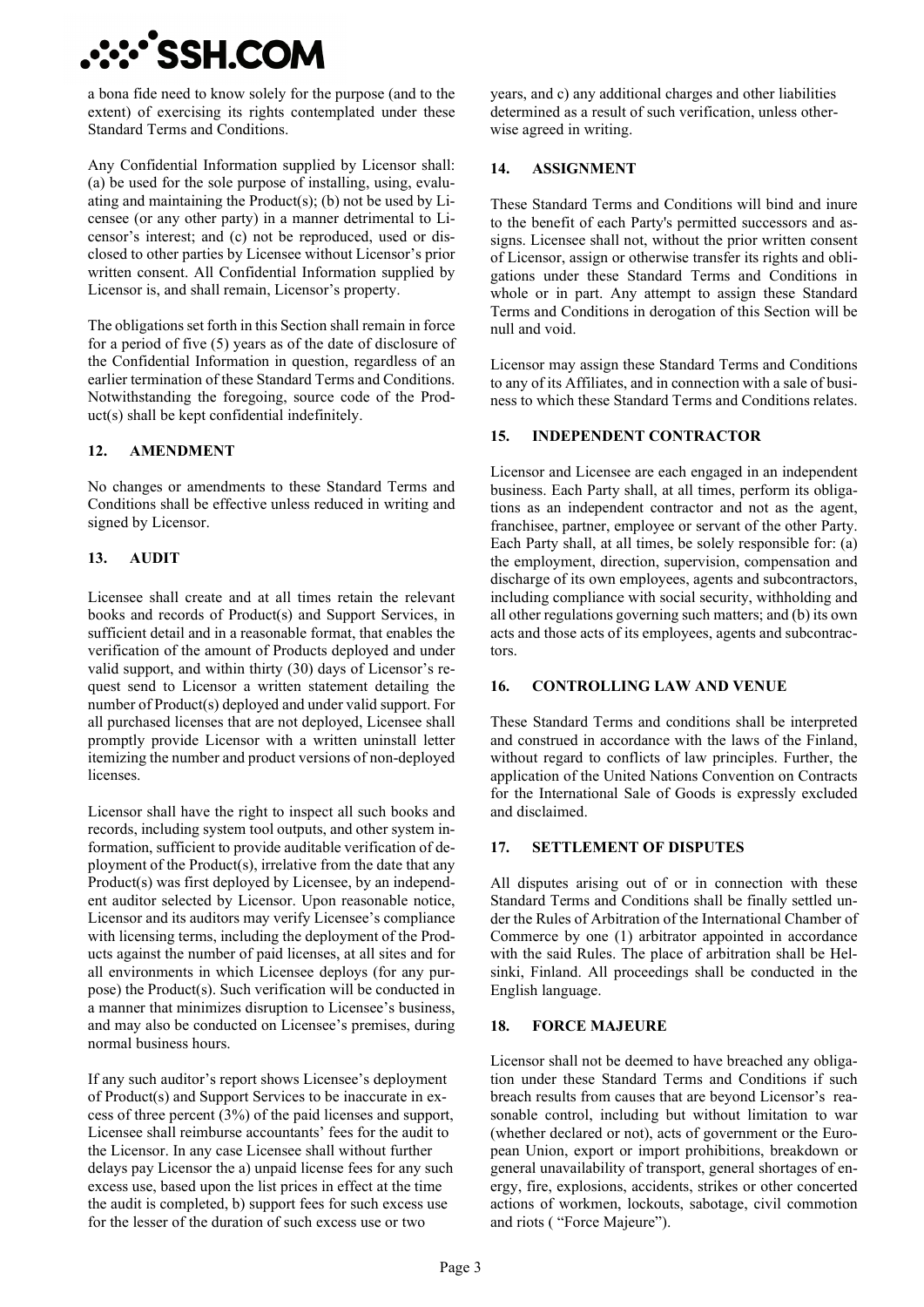# **᠅᠅`SSH.COM**

Licensee shall not claim any damage or any other compensation from Licensor for delays or non-performance caused by Force Majeure.

## **19. WARRANTIES**

THE LICENSOR REPRESENTS AND WARRANTS TO THE LICENSEE, SUBJECT TO THESE STANDARD TERMS AND CONDITIONS, THAT FOR THIRTY (30) DAYS AFTER THE DELIVERY (A) THE MEDIA CON-TAINING THE PRODUCT(S) WILL BE FREE FROM DEFECTS IN MATERIAL AND WORKMANSHIP, AND (B) THE PRODUCT(S), AS DELIVERED, WILL PER-FORM IN SUBSTANTIAL CONFORMANCE WITH THE DOCUMENTATION.

EXCEPT AS EXPRESSLY PROVIDED ABOVE THIS SECTION, THE LICENSOR DOES NOT MAKE ANY WARRANTY IN CONNECTION WITH OR RELATING TO THE SUBJECT MATTER OF THESE STANDARD TERMS AND CONDITIONS AND LICENSOR EX-PRESSLY DISCLAIMS, TO THE EXTENT PERMITTED BY APPLICABLE LAW, ALL WARRANTIES, WHETHER EXPRESS, IMPLIED OR STATUTORY, IN-CLUDING, WITHOUT LIMITATION, ANY IMPLIED WARRANTIES OF MERCHANTABILITY, OF FITNESS FOR A PARTICULAR PURPOSE, NONINFRINGE-MENT OF THIRD PARTY INTELLECTUAL PROP-ERTY RIGHTS, AND ANY WARRANTY THAT MAY ARISE BY REASON OF TRADE USAGE, CUSTOM OR COURSE OF DEALING. LICENSOR DOES NOT WAR-RANT THAT THE PRODUCT(S) WILL BE ERROR-FREE OR THAT ITS USE WILL BE UNINTERRUPTED NOR THAT THE PRODUCT(S) WILL OPERATE WITH ANY HARDWARE AND/OR OTHER PRODUCT(S) OR REGARDING THE USE, OR THE RESULTS OF THE USE, OF THE PRODUCT(S) IN TERMS OF CORRECT-NESS, ACCURACY, RELIABILITY OR OTHERWISE.

### **20. LIMITATION OF LIABILITY**

THE ENTIRE RISK AS TO RESULTS AND PERFOR-MANCE OF THE PRODUCT(S) IS ASSUMED BY LI-CENSEE. ANY LIABILITY OF LICENSOR WITH RE-SPECT TO THE PRODUCT(S) AND SERVICES, THE PERFORMANCE THEREOF OR DEFECTS THEREIN, UNDER ANY WARRANTY, NEGLIGENCE, STRICT LIABILITY OR OTHER LEGAL THEORY SHALL BE LIMITED EXCLUSIVELY TO PRODUCT REPLACE-MENT OR REPAIR OR, IF REPLACEMENT OR RE-PAIR IS INADEQUATE AS A REMEDY OR IN LICEN-SOR'S SOLE OPINION, IMPRACTICAL, TO A RE-FUND OF THE FEE ACTUALLY PAID BY LICENSEE FOR THE PRODUCT(S) OR SERVICES TO WHICH THE LIABILITY RELATES.

The Parties agree that the limitations of liability set out in this Section are to be enforced to the maximum extent permitted by law, but will not be deemed to limit any liability to an extent that is impermissible under applicable law.

No action, regardless of form, arising out of any claimed breach of these Standard Terms and Conditions may be brought by Licensee more than one (1) year after the cause of action has accrued and in no case later than three (3) years after the delivery of the respective Product(s).

#### **21. DISCLAIMER OF INCIDENTAL AND CON-SEQUENTIAL DAMAGES**

UNDER NO CIRCUMSTANCES WILL LICENSOR OR ITS LICENSORS BE LIABLE FOR ANY SPECIAL, IN-DIRECT, INCIDENTAL, PUNITIVE OR CONSEQUEN-TIAL DAMAGES OF ANY KIND OR NATURE WHAT-SOEVER, WHETHER BASED ON CONTRACT, WAR-RANTY, TORT (INCLUDING NEGLIGENCE), STRICT LIABILITY OR OTHERWISE, ARISING OUT OF OR IN ANY WAY RELATED TO THE PRODUCT(S), THESE STANDARD TERMS AND CONDITIONS, OR THE END-USER LICENSE AGREEMENT WHETHER DUE TO A BREACH OF LICENSOR'S OBLIGATIONS HEREUNDER OR OTHERWISE, EVEN IF LICENSOR OR ITS LICENSORS HAVE BEEN ADVISED OF THE POSSIBILITY OF SUCH DAMAGE OR IF SUCH DAM-AGE COULD HAVE BEEN REASONABLY FORE-SEEN, AND NOTWITHSTANDING ANY FAILURE OF ESSENTIAL PURPOSE OF ANY EXCLUSIVE REM-EDY PROVIDED IN THESE STANDARD TERMS AND CONDITIONS OR THE END-USER LICENSE AGREE-MENT. SUCH LIMITATION ON DAMAGES IN-CLUDES, BUT IS NOT LIMITED TO, DAMAGES FOR LOSS OF GOODWILL, LOST PROFITS, LOSS OF DATA OR PRODUCT(S), WORK STOPPAGE, COM-PUTER FAILURE OR MALFUNCTION OR IMPAIR-MENT OF OTHER GOODS. IN NO EVENT WILL LI-CENSOR OR ITS LICENSORS BE LIABLE FOR THE COSTS OF PROCUREMENT OF SUBSTITUTE PROD-UCT(S) OR SERVICES.

LICENSEE ACKNOWLEDGES THAT THE PROD-UCT(S) IS NOT DESIGNED OR LICENSED FOR USE IN ON-LINE EQUIPMENT IN HAZARDOUS ENVI-RONMENTS SUCH AS OPERATION OF NUCLEAR FACILITIES, AIRCRAFT NAVIGATION OR CON-TROL, OR LIFE-CRITICAL APPLICATIONS. LICEN-SOR EXPRESSLY DISCLAIMS ANY LIABILITY RE-SULTING FROM USE OF THE PRODUCT(S) IN ANY SUCH ON-LINE EQUIPMENT IN HAZARDOUS ENVI-RONMENTS AND ACCEPTS NO LIABILITY IN RE-SPECT OF ANY ACTIONS OR CLAIMS BASED ON THE USE OF THE PRODUCT(S) IN ANY SUCH ON-LINE EQUIPMENT IN HAZARDOUS ENVIRON-MENTS BY LICENSEE. FOR PURPOSES OF THIS PARAGRAPH, THE TERM "LIFE-CRITICAL APPLI-CATION" MEANS AN APPLICATION IN WHICH THE FUNCTIONING OR MALFUNCTIONING OF THE PRODUCT(S) MAY RESULT DIRECTLY OR INDI-RECTLY IN PHYSICAL INJURY OR LOSS OF HUMAN LIFE.

### **22. EXPORT CONTROL**

The Parties hereto shall comply with all the relevant export control laws, regulations and restrictions such as but not limited to those imposed by the European Union, Finland or the United States of America. Licensee specifically acknowledges that the Product(s) and Documentation sup-